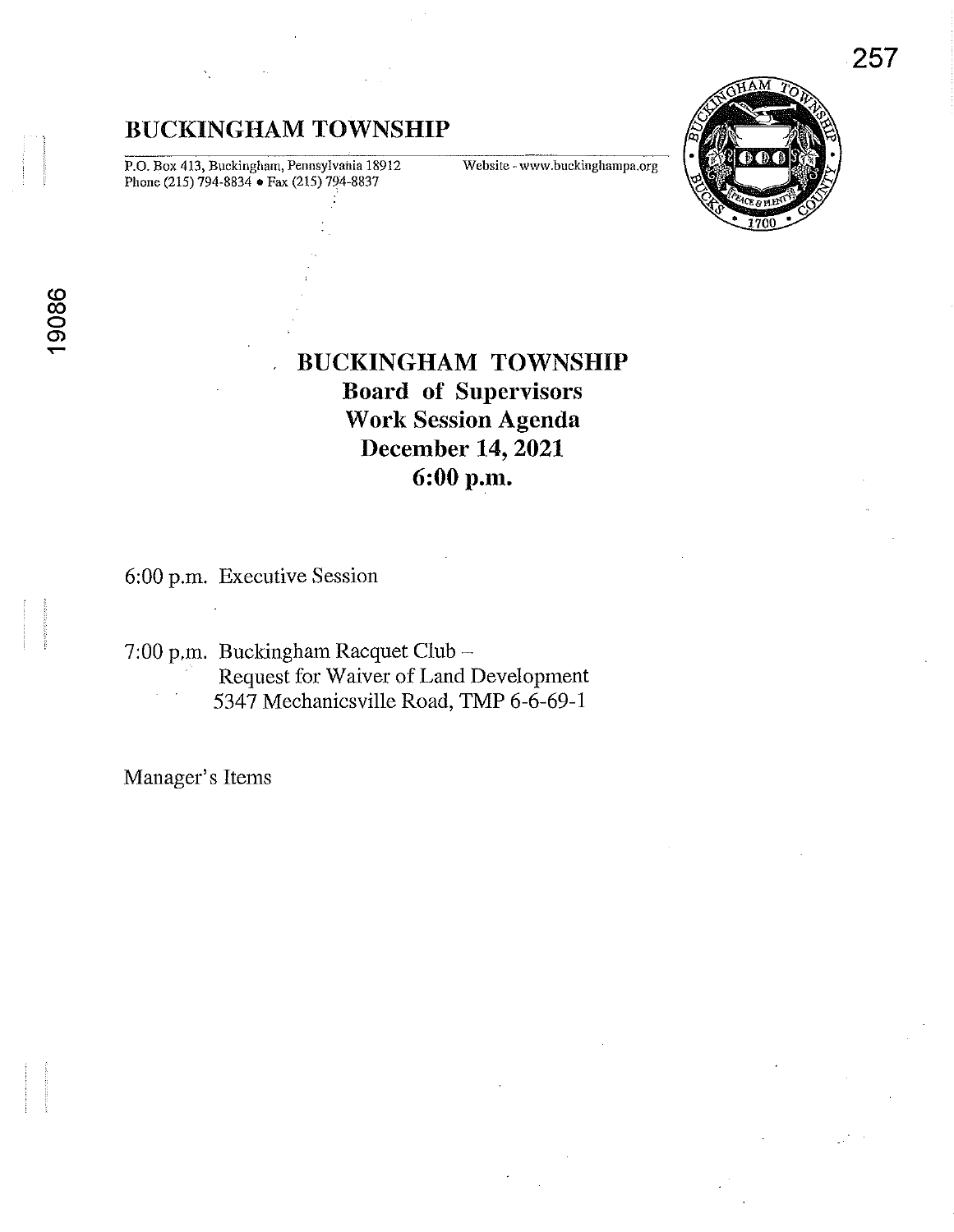## Buckiugham Township Board of Supervisors Work Session Minutes

The work session of the Buckingham Township Board of Supervisors was held December 14, 2021 in the Township Building, 4613 Hughesian Drive, Buckingham, Pennsylvania.

| Present:               | Jon Forest              | Chairman                                                                        |
|------------------------|-------------------------|---------------------------------------------------------------------------------|
|                        | Paul Calderaio          | Vice-Chairman                                                                   |
|                        | Maggie Rash             | Member                                                                          |
|                        | Dana S. Cozza           | <b>Township Manager</b>                                                         |
|                        | Daniel Gray             | Township Engineer                                                               |
|                        | Craig A. Smith, Esquire | Township Solicitor                                                              |
| Not Present: Tom Kelso | Luke Rosanova           | Township Water/Wastewater Consultant<br><b>Bucks County Planning Commission</b> |

*6:00 p.m. The Work Session commenced with executive session to discuss professional proposals for 2022.* 

#### 7:00 p.m. Buckingham Racquet Club - Request for Waiver of Land Development 5347 Mechanicsville Road, TMP 6-6-69-1

Mr. Steve Morrow, a member, and Mr. Mike Hardy, member and former president of Buckingham Racquet Club, were present to discuss their request for a waiver of land development. Mr. Morrow explained the club has a limited budget and they are trying to nail down what any additional costs will be, above the \$185,000 engineering and construction cost estimates they have received. Mr. Morrow said once they know the cost of the project, they will present it to their members for a vote.

Mr. Morrow said the proposal is to build three new courts on less than *Y2* an acre, in addition to the seven courts ah'eady on the lO-acre property. The purpose of the additional courts is to serve more residents and offer memberships to persons on their waiting list.

Mr. Forest noted the Zoning Officer had issued comments regarding stormwater management requirements. Mr. Gray clarified that the court surfaces and grassy parking area would require construction and oversight through a stormwater permit as they are not true pervious surfaces. Mr. Gray noted the larger concern is zoning issues as the dub is an existing non-conforming use, and would need special exception zoning approval to expand its use. Mr. Gray said lastly, the new courts are proposed closer to The Reserve at Holicong, which was not there when the original courts were built and the process went through the Zoning Hearing Board. Mr. Gray said the concern is that when a Land Development waiver is granted, public participation is also waived, and the neighbors mayor may not be opposed to them adding the courts or to the addition of lights and would not be able to voice those concerns. Mr. Gray said due to these concerns, he would suggest not granting a Land Development waiver, but rather processing the application as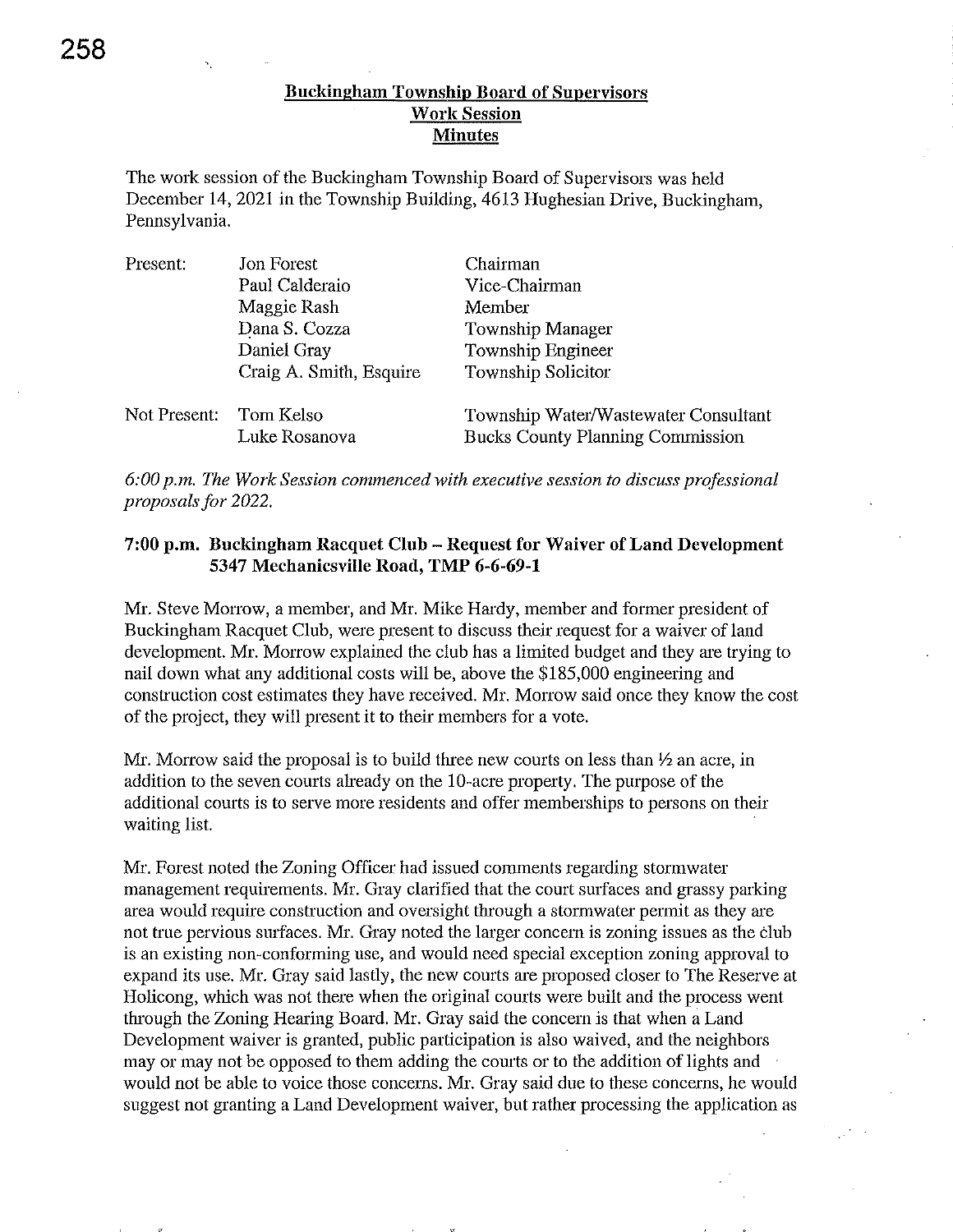Board of Supervisors Minutes of Work Session - December 14, 2021 Page 2 of 4

a PreliminaryIFina1 Land Development application, with waiver requests for many of the technical issues such as road improvements and development frontage requirements, in order to reduce the cost.

Mr. Gray recommended a meeting with the project engineer prior to plan submittal to work out the details.

Mr. Gray said that while pervious parking is preferred, the parking surface needs to be strong enough to support a car after a rain storm. Mr. Morrow said from their practical experience in having cars parked on the lawn, the club is mostly used in good weather and they haven't had concerns about getting stuck in the mud.

Mr. Forest noted a line of trees on the southwest side of the property, and Mr. Morrow said they were planted by the Racquet Club on their property probably 10 years ago to provide a physical barrier from the farmland.

Mr. Forest asked if there would be new lighting installed, and Mr. Morrow said no, that there are seven existing courts with lights and that is enough. He said there is one light near' the walkway that shines partway onto the parking area, but the rest is not illuminated. He said from a cost standpoint they are not interested in installing lights, especially as their peak season is May - July when the daylight hours are longer.

Mr. Morrow explained that \$185,000 is their estimated cost of improvements for the 3 new courts, and they received a quote for a stone gravel-based parking lot for an additional \$20,000.

Mr. Gray suggested that Mr. Morrow meet with his consultant to determine if they need to go back to the Zoning Hearing Board, which does require an application fee. He also offered to converse with Mr. Morrow via a pre-application meeting prior to them engaging an engineering firm, however, the township will require a Professional Services Agreement to cover the expense.

Mr. Morrow asked if the Board would consider purchasing easements on the lO-acre parcel. Mrs. Rash said no, as it is 10 acres with buildings on it, not 10 acres of open space. Mr. Gray pointed out that if part of the acreage was preserved, it would reduce the amount of allowable impervious surface.

Mr. Morrow and Mr. Hardy thanked the Board for their time and recommendations.

*7:30 p.m. The Work Session adjourned.* 

*9:00 p.m. The Work Session resumed.*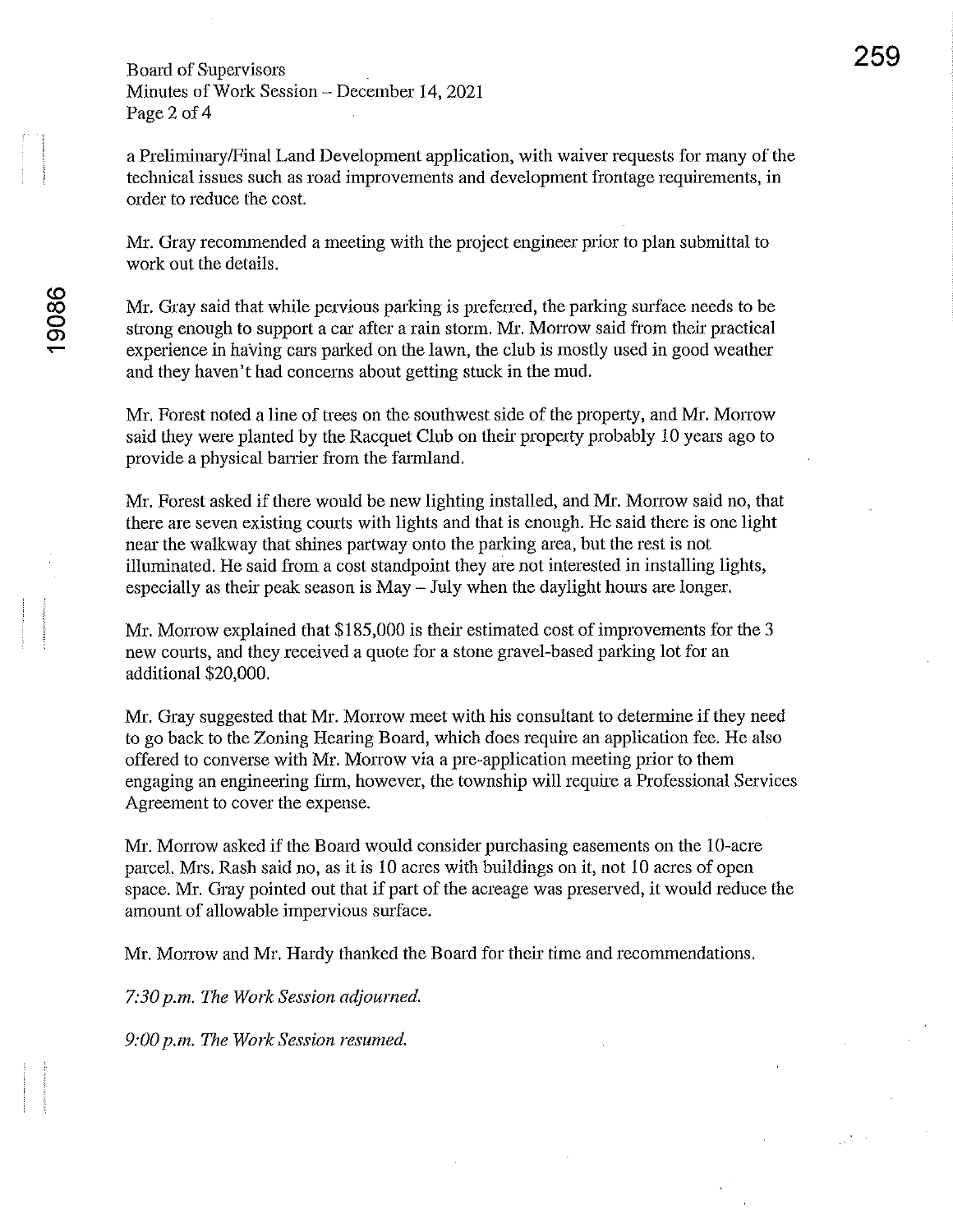260 **Board of Supervisors** Minutes of Work Session – December 14, 2021 Page 3 of 4

# Wawa Land Development, Township File **LD** 2018-01

Mr. Gray reported that during their weekly meeting with the engineers on the Wawa site, the question was asked if the township would be taking dedication of the new road, Research Way, for maintenance and snow plowing upon its opening next week. Mr. Gray said he told them no, the Land Development agreement states there is no piecemeal dedication accepted; all site improvements must be completed prior to dedication being accepted by the township. Mr. Gray said following that meeting, he was advised that Provco has changed their mind and does not intend to open the road until their project is completed. Mr. Gray said the Old Easton Road realignment project is almost complete, and was intended to coincide with the opening of Research Way. He explained the updates included revisions to discourage large trucks from turning onto Old Easton Road from Route 313, and without Research Way as the new option, those improvements will need to be reverted back to their original status. Mr. Gray said the newly installed traffic signals would remain bagged by PennDOT until Research Way is open.

Mrs. Cozza said they had also learned that the underground storage tanks for Wawa have been backordered until April 2022, so construction will not be complete for quite some time.

The Board agreed not to accept piecemeal dedication of the project, and Mr. Gray was advised to call the developer and advise them that the roadway realignment will need to be reversed to its previous state until they are ready to open Research Way.

## Veteran's Birthday Request

Mrs. Rash said she had been contacted by a resident of Buckingham Springs, whose husband is a veteran who will be celebrating his 90<sup>th</sup> birthday soon, and she asked if he could be honored in some way. Mrs. Rash suggested the township could provide the veteran with a framed certificate of appreciation on his birthday. Mr. Forest and Mr. Calderaio agreed and thanked him for his service.

*9:35 p.m. The Board retired into Executive Session to continue discussions about ongoing litigation concerning Mr. Rosner, and real estate purchase offers on Veit.* 

*10:10 p.m. The Work Session adjourned.*